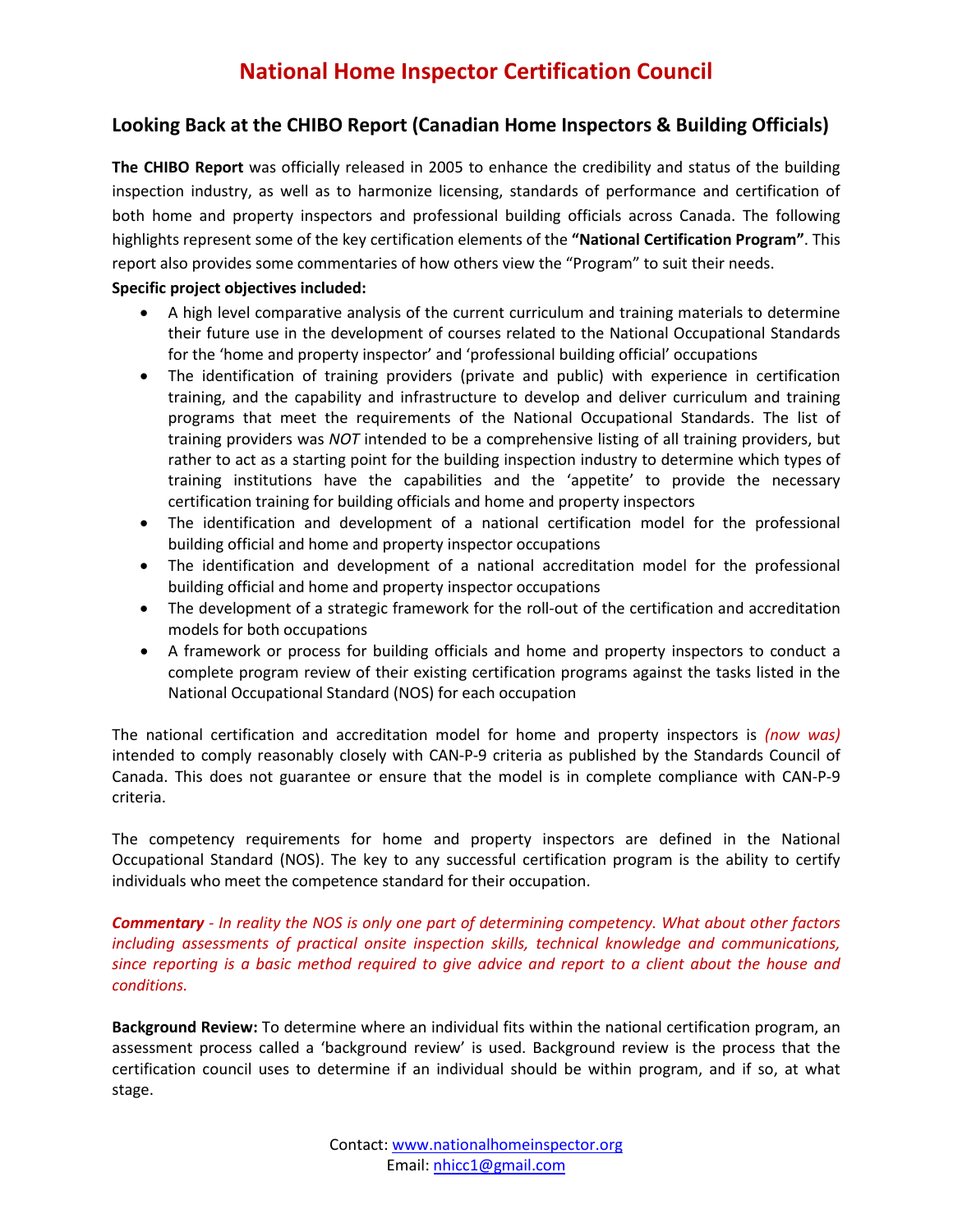## **National Home Inspector Certification Council**

**Provincial Certification:** Provincial associations are free to set standards for provincial certification at any competence level they choose – either higher or the same as the competence levels required.

*Commentary - However, setting the lower raises the question of "risk" on many different levels and impacting consumers regarding professional competence.* 

**Mentoring:** Individuals who have entered into the national certification program as 'Candidates' would benefit from assistance or guidance in working through the certification program.

*Commentary – Mentoring is certainly beneficial to provide a form of feedback to candidates. But unless there is a uniform standard method and process in place, it leaves the exact quality and process with too many unknowns.* 

**Technical Training:** The National Occupational Standard (NOS) for home and property inspectors requires practitioners to be skilled in diagnosing the condition of buildings based on a visual inspection. The work has a forensic nature, in that visible clues are used to determine the condition of a building and its systems, as well as determining the possible causes of problems or discrepancies. This work requires that an individual have a sound education in building science (as recommended in general background), as well as training pertaining to inspection and diagnostic techniques.

Courses and programs must be mapped or linked to specific tasks in the NOS. The linkages may be apparent - for example, a program may have an obvious link to an NOS element.

**To ensure that individuals wishing to enter national certification program at the 'Candidate' stage had sufficient technical training, the CHIBO Working Committee included a training requirement. Prior to becoming a 'Candidate', an individual must complete a number of courses specific to the home and property inspection occupation:**

- Complete a **minimum of 200 hours of training** courses covering ALL aspects of home and property inspection from an accredited training institution. The courses should cover all elements of the National Occupational Standard as developed for home and property inspectors
- Complete a **minimum of 50 hours of practical field training** (in addition to the training courses mentioned in the previous point) covering all elements of Home and Property Inspection, including supervised 'practice' home inspections. The courses may include a minimum of 50 hours of field training covering all aspects of Home and Property Inspection
- Training courses must be accredited by the National Certification Council
- All training courses **must include an exam**, which must be passed

**On becoming a 'Candidate', an individual must also complete and pass one test inspection with peer review. The 'test inspection with peer review' is a method for verifying the competence of a home and property inspector.** A test inspection consists of the following steps:

- The individual **undergoing test inspection** inspects a house with known defects
- The individual **prepares a Written Report and makes a Verbal Presentation** on noted defects to a panel of 'National Certificate Holder' home and property inspectors
- The panel evaluates and grades the report and presentation for **compliance with standards** of practice, competencies as defined in the NOS, and code of ethics

**The 'National Certificate Holder' is the highest stage in the National Certification Program. In order to become 'National Certificate Holder', an individual must meet the requirements for individuals at this**